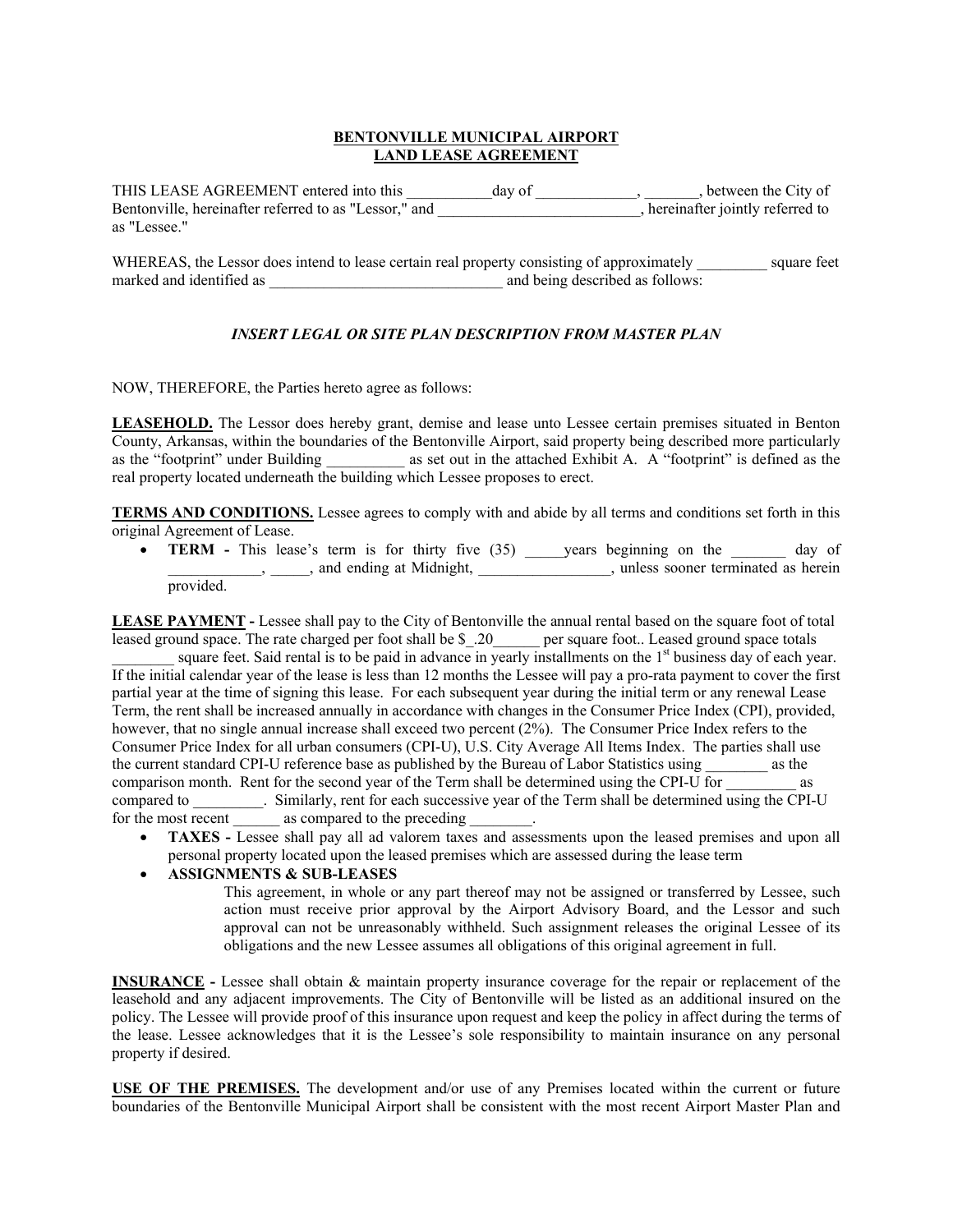Airport Minimum Standards. Lessee agrees that all uses of the premises must be approved by the Airport Advisory Board and shall be predominantly for aviation use. All future structure additions shall be subject to prior approval by Lessor. The structure(s) constructed by Lessee under this Agreement shall be the property of Lessee until the termination of this lease, at which time it converts to the City of Bentonville. In the event that Lessee uses the property for purposes other than the purposes stated above, this lease shall terminate and Lessee shall return the premises to Lessor.

**UTILITIES.** Lessee shall be responsible for utilities to the leasehold**.** Initial utility service to the leased property will be the responsibility of the lessee and negotiations for terms of utility provision are a matter between the lessee and each individual service provider including the City. In no case will City Utilities service be denied to an approved installation. Lessee shall pay all initial tie in costs and all monthly ongoing fees for such utilities. Utilities required by the Lessee that are not owned/managed by the City must be coordinated by the Lessee and utility supplier directly.

### **REPAIRS, MAINTENANCE AND APPEARANCE.**

(a)Lessee shall at all times during the term of this Lease Agreement, at Lessee's expense, keep and maintain in good repair and safe condition the leased premises and it's equipment and appurtenances, both inside and outside, structural and non-structural, extraordinary and ordinary, whether or not necessitated by wear, tear, obsolescence or defects, latent or otherwise. When used herein, the term "repairs" shall include all necessary replacements, renewals, alterations, additions and betterment's. Lessee will at all times keep the leasehold free and clean of all trash, refuse and any unsightly conditions or fire hazards.

(b)The necessity for and adequacy of repairs to the leased premises, pursuant to subparagraph (a) hereof, shall be measured by the standard which is appropriate for improvements of similar construction and also shall meet the requirements and standards set out and promulgated by the City of Bentonville through its Airport Advisory Board or other governmental agency or entity pursuant to the primary lease referred to above.

(c) Lessee agrees to reimburse Lessor for all sums and expenses incurred in the repairs or maintenance required or caused to be made pursuant to the regulations and rules of the governing authority mentioned in subparagraph (b) above as a result of failure by Lessee to maintain or repair the demised premises as required.

**ALTERATIONS AND IMPROVEMENTS.** Lessee shall be entitled to make alterations, additions and improvements to the property necessary and desirable for the operation of the premises. Lessee shall not be entitled to make any significant or material alterations, additions or changes to the exterior of the leased premises without Lessor's prior written consent. Lessee acknowledges and agrees that all such alterations, additions and improvements, shall become the property of the City of Bentonville, Arkansas, upon the termination of the lease agreement.

**WAIVER.** The waiving of any one or more breaches of the terms or provisions contained herein by the Lessor or Bentonville Airport Advisory Board shall not be deemed a waiver of any other breaches of the terms of provisions.

**TIME OF THE ESSENCE.** It is understood that time is of the essence of this Lease Agreement. Accordingly, Lessee agrees that the construction of Building \_\_\_\_\_\_, as depicted in Exhibit "A" shall be completed within one (1) year of the execution of this agreement, unless an extension is approved by Lessor in writing. In the event construction of Building is not complete within the one (1) year period and no extension is granted as set forth herein, then Lessee shall be deemed in default of this agreement.

**DEFAULT.** In the event the Lessee defaults under the terms of the agreement, this lease may be terminated by the Bentonville City Council at a regular meeting. The City Council must give written notice by certified mail, return receipt requested. Upon such notice, Lessee agrees to vacate the premises immediately and to forfeit any and all claims, rights, and property interest in this lease agreement or the improvements mentioned herein. Should it become necessary for Lessor to resort to judicial process to enforce the terms of this agreement, or reclaim possession of the premises, Lessee agrees to pay a reasonable attorney's fee.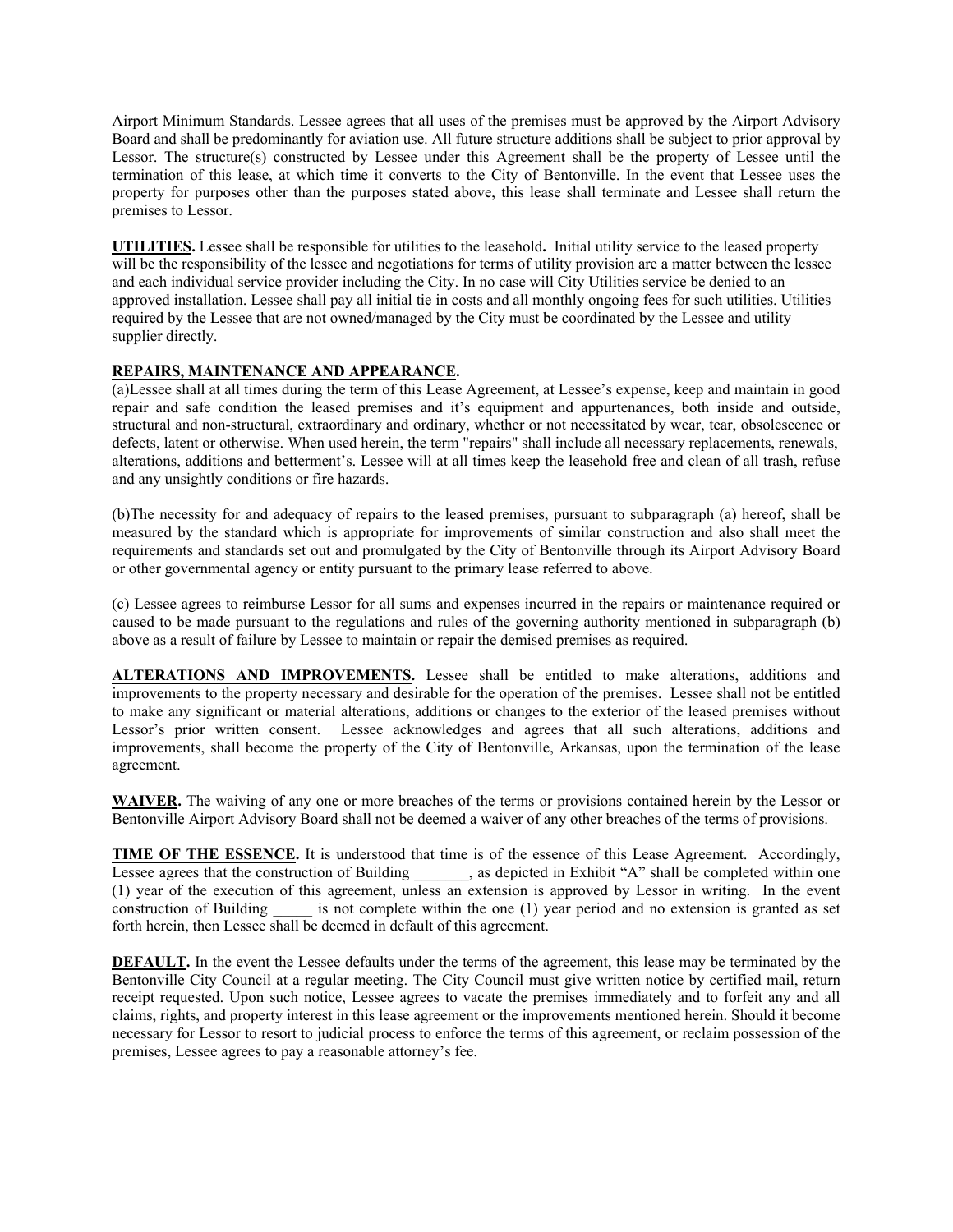**TERMINATION OF USE.** In the event that the Bentonville Airport facility and property are no longer used for aviation purposes, the City of Bentonville or its assign shall purchase the remaining leasehold interest from Lessee at fair market value.

**MORTGAGING OF LEASEHOLD.** Lessee is hereby given the absolute right without the Lessor's consent to mortgage his interest in the leased premises, provided that no such mortgage shall extend to or affect the fee, the reversionary interest, or the estate of Lessor in and to the land and building (hangar facility complex) erected thereon.

**GOVERNMENTAL REQUIRMENTS GENERALLY.** Lessee shall comply with all governmental requirements applicable to Lessee's use and operation of the leased premises.

**IDEMNITY.** Lessor shall not be liable for any personal injury to the Lessee or to his officers, agents, employees, invitees, licensees or to any other occupant of any part of the leased premises, or for any damage to any property of Lessee or of any other occupant of any part of the leased premises, irrespective of how such injury or damage may be caused, whether from action of the elements or occupants of adjacent properties. In the event an action, claim or suit is commenced against Lessor as a result of any such personal injury or damage occurring on the leased premises, Lessee agrees to hold Lessor harmless from any liability or responsibility therefor, including attorney's fees or costs of the action.

**GRAMMATICAL USAGE.** Whenever used herein: The singular number shall include the plural, the plural the singular, and any gender all genders in any place in which the context so requires.

LESSOR:

CITY OF BENTONVILLE, MAYOR BOB McCaslin

**Attest: \_\_\_\_\_\_\_\_\_\_\_\_\_\_\_\_\_\_\_\_\_\_\_\_\_\_\_\_\_\_\_**  CITY CLERK

LESSEE:

**APPROVED**: BENTONVILLE AIRPORT ADVISORY BOARD

By:**\_\_\_\_\_\_\_\_\_\_\_\_\_\_\_\_\_\_\_\_\_\_\_\_\_\_\_\_\_\_\_\_\_\_**  Chairman

### **ACKNOWLEDGMENT**

| State of Arkansas)            |        |                                                                                                              |
|-------------------------------|--------|--------------------------------------------------------------------------------------------------------------|
| $\sum$ SS.                    |        |                                                                                                              |
| County of Benton)             |        |                                                                                                              |
| BE IT REMEMBERED that on this | day of | appeared before me, a Notary                                                                                 |
| Public,                       |        | the Lessee in the above and foregoing Lease Agreement, and                                                   |
|                               |        | acknowledged that they signed the same for the purpose and consideration therein stated. WITNESS my hand and |
| official seal this<br>day of  | 2008.  |                                                                                                              |

Notary Public

My Commission Expires:

 $\overline{\phantom{a}}$  , where  $\overline{\phantom{a}}$  , where  $\overline{\phantom{a}}$  , where  $\overline{\phantom{a}}$ 

 $\overline{\phantom{a}}$  , where  $\overline{\phantom{a}}$  , where  $\overline{\phantom{a}}$  , where  $\overline{\phantom{a}}$